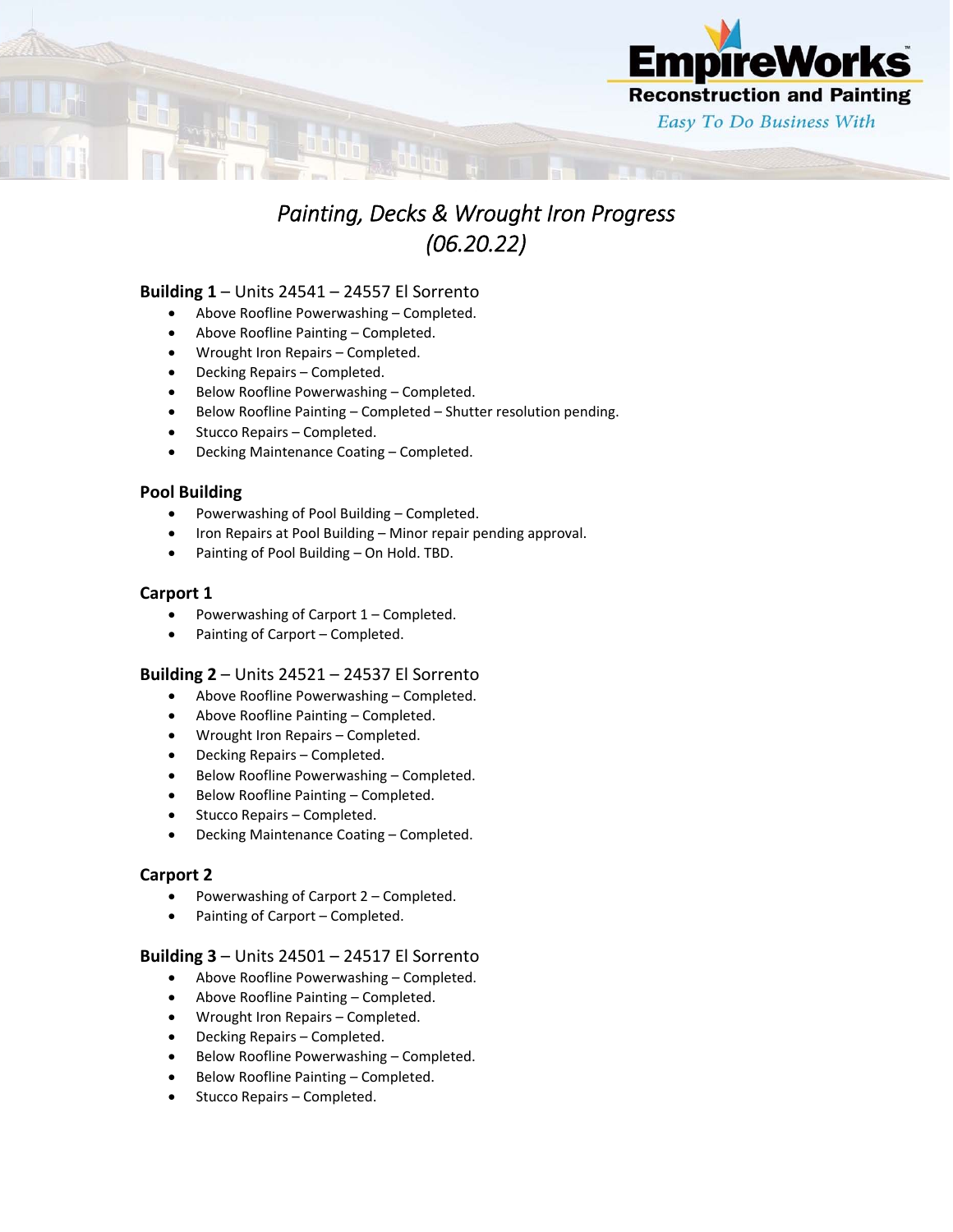Decking Maintenance Coating – Completed.

## **Building 4** – Units 28651 – 28667 La Azteca

- Above Roofline Powerwashing Completed.
- Above Roofline Painting Completed.
- Wrought Iron Repairs Completed.
- Below Roofline Powerwashing Completed.
- Below Roofline Painting Completed.
- Stucco Repairs Completed
- Decking Maintenance Coating In Progress. Mainly completed with exception of 2 decks not coated due to owner request.

## **Building 5** – Units 28671 – 28687 La Azteca

- Above Roofline Powerwashing Completed.
- Above Roofline Painting Completed.
- Wrought Iron Repairs Completed.
- Decking Repairs Completed.
- Below Roofline Powerwashing Completed.
- Below Roofline Painting Completed.
- Stucco Repairs In progress Complete week of 05/23/2022.
- Decking Maintenance Coating Completed.

#### **Carport 3**

- Powerwashing of Carport 1 Completed.
- Painting of Carport Completed.

#### **Building 6** – Units 28662 – 28678 La Azteca

- Above Roofline Powerwashing Completed.
- Above Roofline Painting Completed.
- Wrought Iron Repairs Completed.
- Decking Repairs Completed.
- Below Roofline Powerwashing Completed.
- Below Roofline Painting Completed.
- Stucco Repairs Completed.
- Decking Maintenance Coating Completed.

#### **Building 7** – Units 24541 – 24557 El Alicante

- Above Roofline Powerwashing Completed.
- Above Roofline Painting Completed.
- Wrought Iron Repairs Completed.
- Decking Repairs Completed.
- Below Roofline Powerwashing Completed.
- Below Roofline Painting Completed.
- Stucco Repairs Completed.
- Decking Maintenance Coating Completed.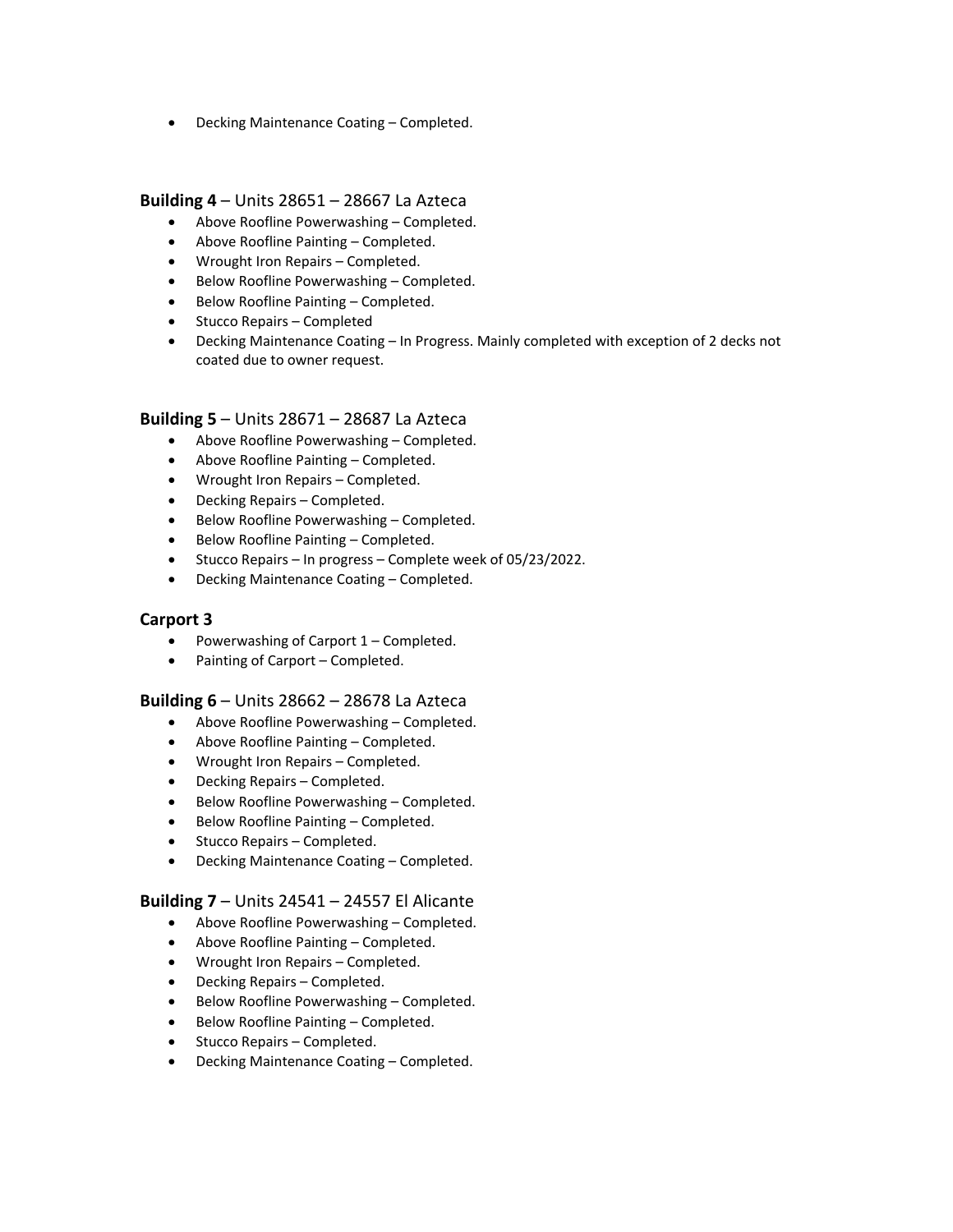# **Carport 4**

- Powerwashing of Carport 4 Completed.
- Painting of Carport Completed.

## **Building 8** – Units 24561 – 24587 El Alicante

- Above Roofline Powerwashing Completed.
- Above Roofline Painting Completed.
- Wrought Iron Repairs Completed.
- Decking Repairs Completed.
- Below Roofline Powerwashing Completed.
- Below Roofline Painting Completed.
- Stucco Repairs Completed.
- Decking Maintenance Coating Completed.

# **Carport 5**

- Powerwashing of Carport 5 Completed.
- Painting of Carport Completed.

## **Building 9** – Units 28632 – 28648 Via Valdez

- Above Roofline Powerwashing Completed.
- Above Roofline Painting Completed.
- Wrought Iron Repairs Completed.
- Decking Repairs Completed.
- Below Roofline Powerwashing Completed.
- Below Roofline Painting Complete with the exception of doors.
- Stucco Repairs Completed.
- Decking Maintenance Coating In progress, approaching completion.

# **Carport 6**

- Powerwashing of Carport 6 Completed.
- Painting of Carport Completed.

# **Building 10** – Units 24581 – 24597 Via Alfredo

- Above Roofline Powerwashing Completed.
- Above Roofline Painting Completed.
- Wrought Iron Repairs Completed.
- Decking Repairs Completed.
- Below Roofline Powerwashing Completed.
- Below Roofline Painting Completed.
- Stucco Repairs Completed.
- Decking Maintenance Coating Completed.

# **Carport 7**

- Powerwashing of Carport 7 Completed.
- Painting of Carport Completed.

# **Building 11** – Units 28681 – 28697 La Siena

- Above Roofline Powerwashing Completed.
- Above Roofline Painting Completed.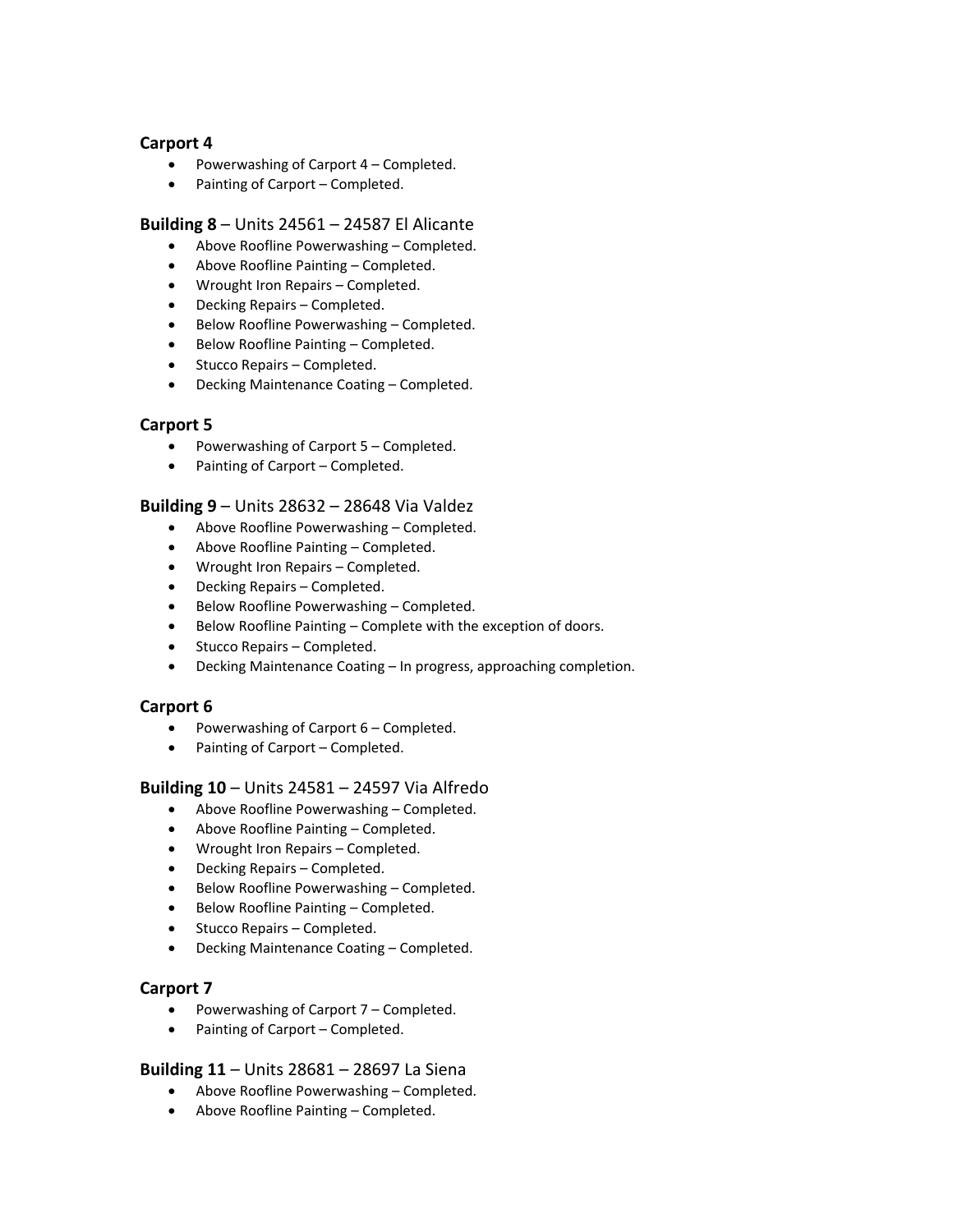- Wrought Iron Repairs Completed.
- Decking Repairs Completed.
- Below Roofline Powerwashing Completed.
- Below Roofline Painting Completed.
- Stucco Repairs Completed.
- Decking Maintenance Coating On hold. Awaiting color selection.

## **Carport 8**

- Powerwashing of Carport 8 Completed.
- Painting of Carport Completed.

## **Building 12** – Units 28701 – 28717 La Siena

- Above Roofline Powerwashing Completed.
- Above Roofline Painting Completed.
- Wrought Iron Repairs Completed.
- Decking Repairs Completed.
- Below Roofline Powerwashing Completed.
- Below Roofline Painting Completed.
- Stucco Repairs Completed.
- Decking Maintenance Coating On hold. Awaiting color selection.

# **Carport 9**

- Powerwashing of Carport 9 Completed.
- Painting of Carport TBD.

# **Carport 10**

- Powerwashing of Carport 10 TBD.
- Painting of Carport TBD.

# **Carport 11**

- Powerwashing of Carport 11 TBD.
- Painting of Carport TBD.

# **Building 13** – Units 28721 – 28737 La Siena

- Above Roofline Powerwashing Completed.
- Above Roofline Painting Completed.
- Wrought Iron Repairs Completed.
- Decking Repairs Completed.
- Below Roofline Powerwashing Completed.
- Below Roofline Painting In progress.
- Stucco Repairs Completed.
- Decking Maintenance Coating TBD.

# **Building 14** – Units 28751 – 28767 La Siena

- Above Roofline Powerwashing Completed.
- Above Roofline Painting Completed.
- Wrought Iron Repairs Completed.
- Decking Repairs Completed.
- Below Roofline Powerwashing TBD.
- Below Roofline Painting TBD.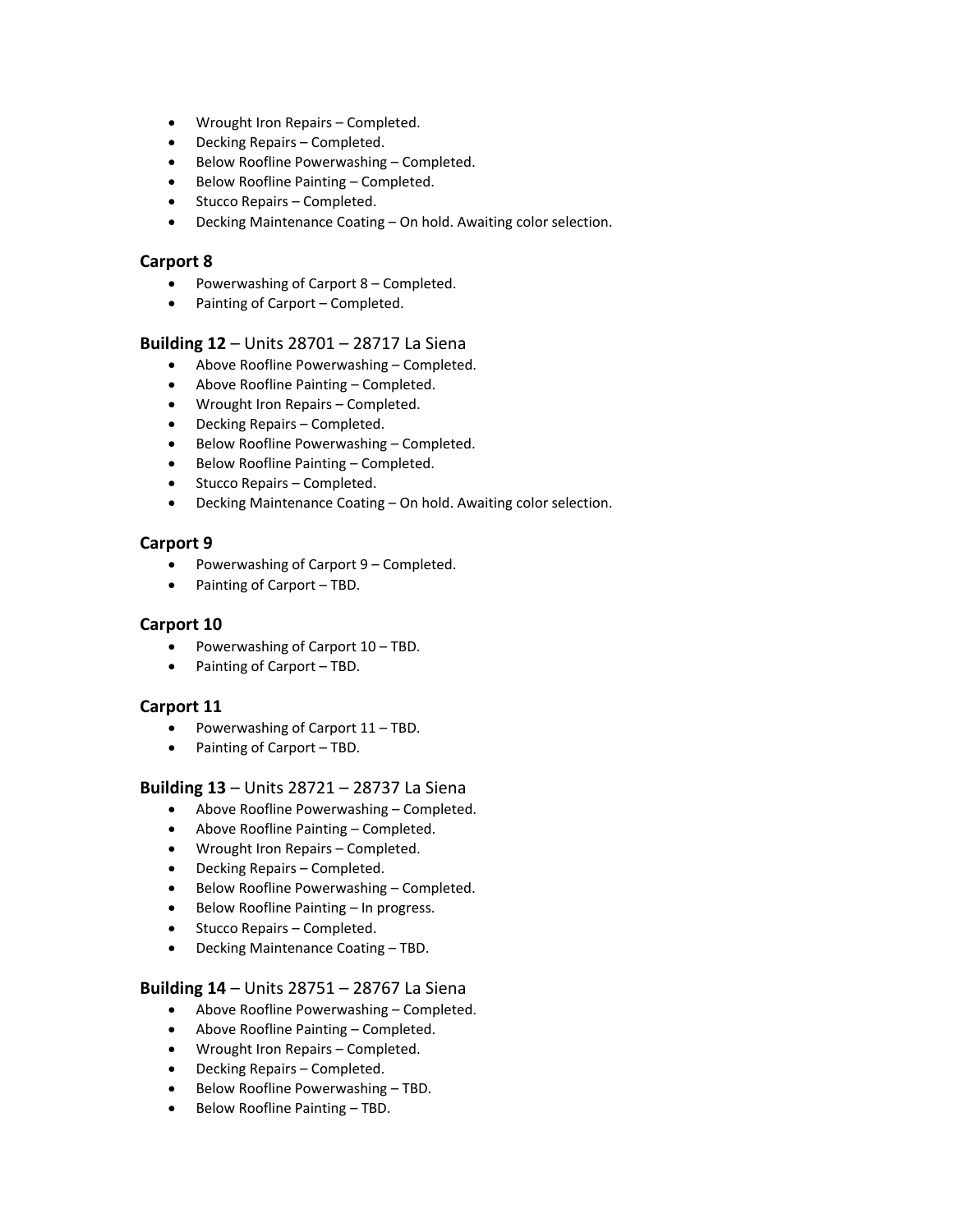- Stucco Repairs Completed.
- Decking Maintenance Coating TBD.

#### **Building 15** – Units 28771 – 28787 La Siena

- Above Roofline Powerwashing Completed.
- Above Roofline Painting Completed.
- Wrought Iron Repairs Change order pending.
- Decking Repairs Completed.
- Below Roofline Powerwashing TBD.
- Below Roofline Painting TBD.
- Stucco Repairs Completed.
- Decking Maintenance Coating TBD.

#### **Building 16** – Units 28748 – 28732 La Siena

- Above Roofline Powerwashing Completed.
- Above Roofline Painting Completed.
- Wrought Iron Repairs Completed.
- Decking Repairs Completed.
- Below Roofline Powerwashing TBD.
- Below Roofline Painting TBD.
- Stucco Repairs Completed.
- Decking Maintenance Coating TBD.

#### **Building 17** – Units 24591 – 24607 La Seranata

- Above Roofline Powerwashing Completed.
- Above Roofline Painting Completed.
- Wrought Iron Repairs In Progress Change Order Pending Approval.
- Decking Repairs Completed.
- Below Roofline Powerwashing TBD.
- Below Roofline Painting TBD.
- Stucco Repairs Completed.
- Decking Maintenance Coating TBD.

#### **Carport 12**

- Powerwashing of Carport 12 TBD.
- Painting of Carport TBD.

#### **Carport 13**

- Powerwashing of Carport 13 TBD.
- Painting of Carport TBD.

#### **Building 18** – Units 28731 – 28747 La Triana

- Above Roofline Powerwashing Completed.
- Above Roofline Painting Completed.
- Wrought Iron Repairs Completed.
- Decking Repairs Completed.
- Below Roofline Powerwashing TBD.
- Below Roofline Painting TBD.
- Stucco Repairs Completed.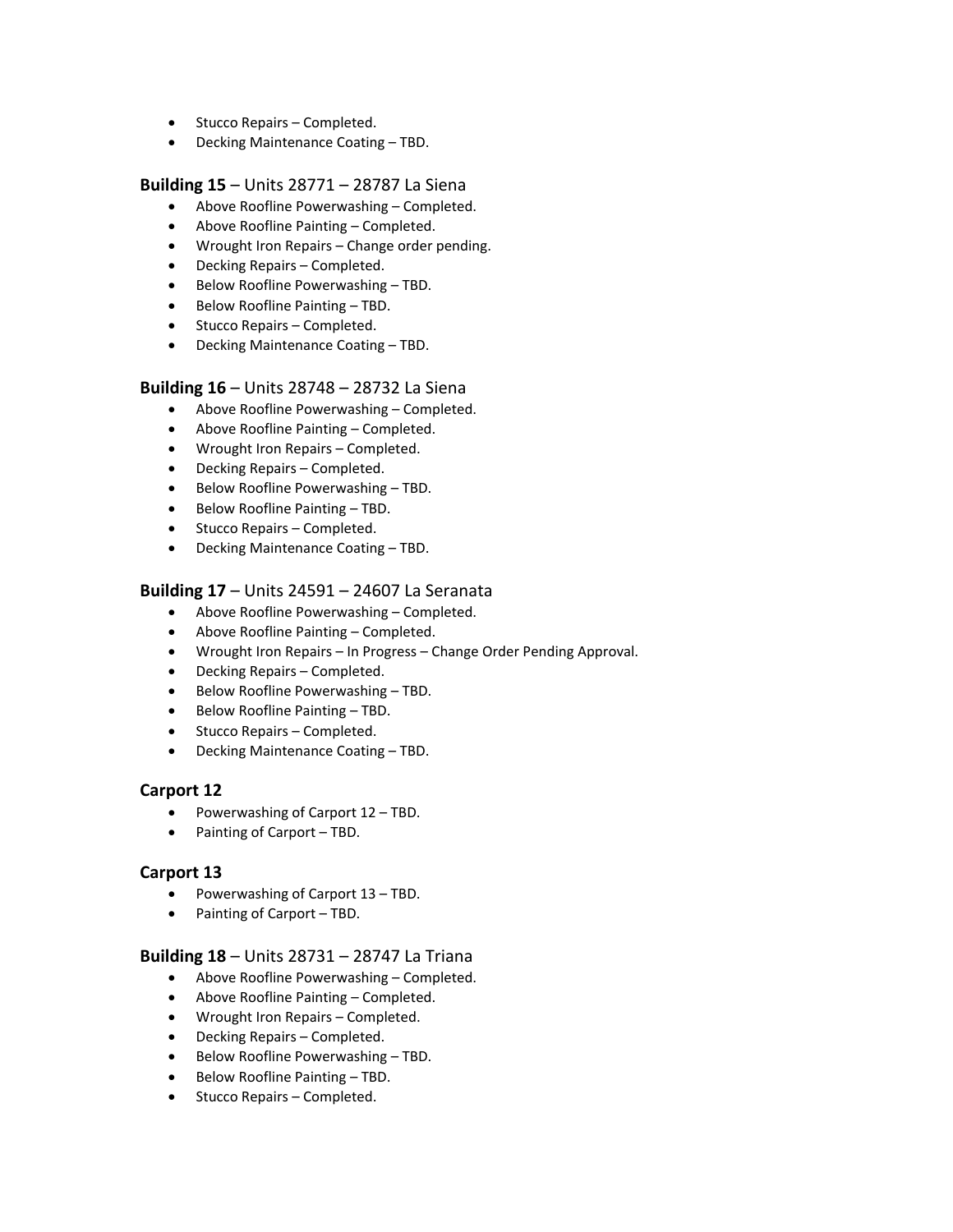Decking Maintenance Coating – TBD.

## **Carport 14**

- Powerwashing of Carport 14 TBD.
- Painting of Carport TBD.

#### **Building 19** – Units 28761 – 28777 El Adolfo

- Above Roofline Powerwashing Completed.
- Above Roofline Painting Completed.
- Wrought Iron Repairs Completed.
- Decking Repairs Completed.
- Below Roofline Powerwashing TBD.
- Below Roofline Painting TBD.
- Stucco Repairs Completed.
- Decking Maintenance Coating TBD.

## **Carport 15**

- Powerwashing of Carport 15 TBD.
- Painting of Carport TBD.

## **Building 20** – Units 28781 – 28797 El Adolfo

- Above Roofline Powerwashing Completed.
- Above Roofline Painting Completed.
- Wrought Iron Repairs Completed.
- Decking Repairs Completed.
- Below Roofline Powerwashing TBD.
- Below Roofline Painting TBD.
- Stucco Repairs Completed.
- Decking Maintenance Coating TBD.

#### **Carport 16**

- Powerwashing of Carport 16 TBD.
- Painting of Carport TBD.

#### **Building 21** – Units 28801 – 28817 El Adolfo

- Above Roofline Powerwashing Completed.
- Above Roofline Painting Completed.
- Wrought Iron Repairs Completed.
- Decking Repairs Completed.
- Below Roofline Powerwashing TBD.
- Below Roofline Painting TBD.
- Stucco Repairs Completed.
- Decking Maintenance Coating TBD.

## **Carport 17**

- Powerwashing of Carport 17 TBD.
- Painting of Carport TBD.